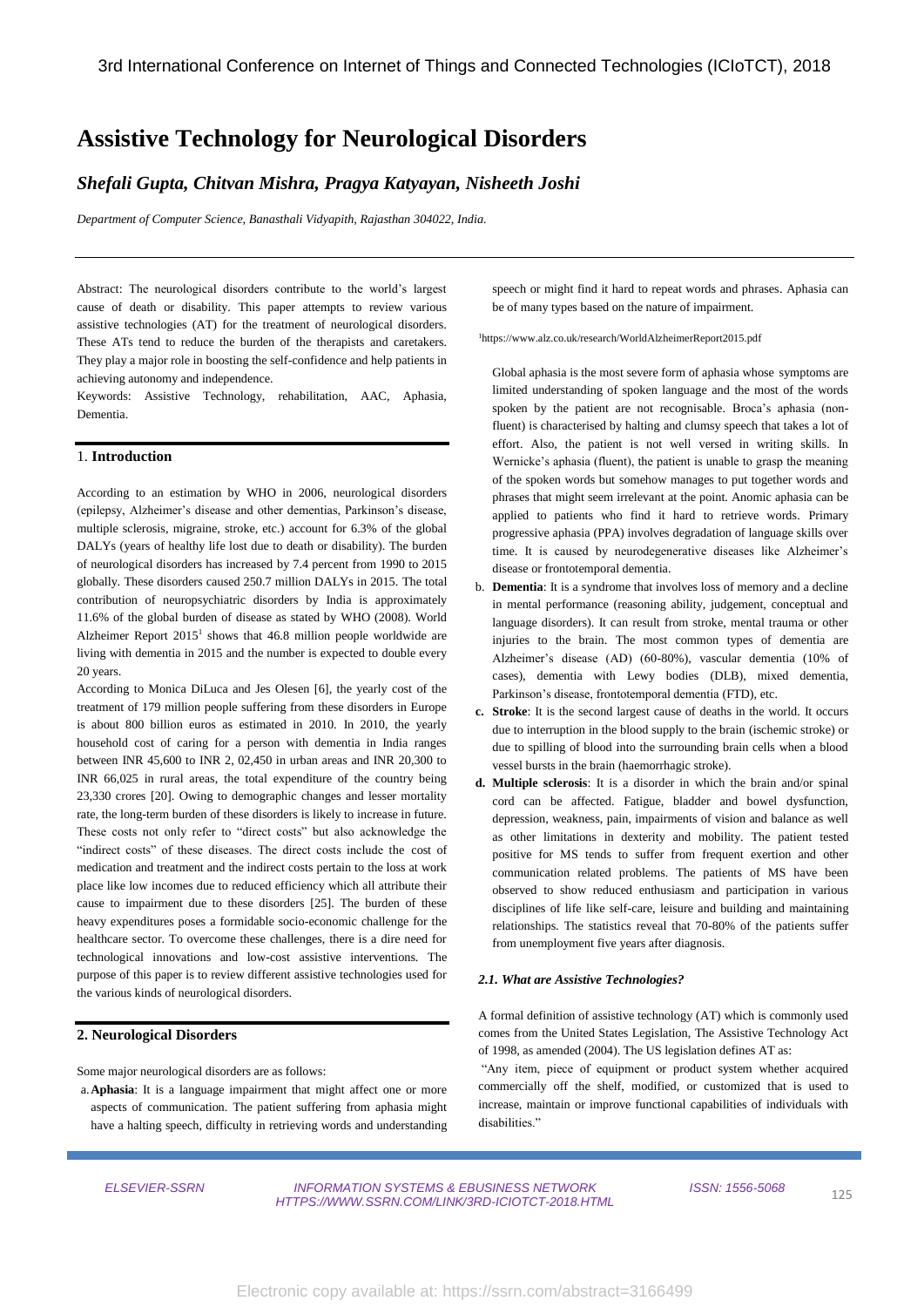ATs focussing on cognitive disorders can be divided into two types: ATs for cognition (ATC) and for augmentative and alternative communication (AAC).

## *2.2. ATs for Cognition (ATC)*

ATC interventions aim at improving a set of functional activities which require cognitive skills like complex attention, executive reasoning, prospective memory or self-monitoring. These interventions can be extremely simple as an alarm that acts as a reminder for people to take care of their medication schedules and doctor's appointments or as complex as a PDA (Personal Digital Assistant) that helps facilitate organisational ability like Opportunity Knocks (PDA based navigation device).

They can help people with a variety of disabilities, including traumatic brain injuries, dementia, learning disabilities, aphasia or other neurological disorders. Examples of ATC are prospective memory aids (PMAs) and retrospective memory aids (RMAs). PMAs are context-aware aids that make use of artificial intelligence to determine if a particular guidance is necessary or not at the moment, thus help to remember future intentions (making and keeping appointments) in case the patient fails to do so. Some examples of PMAs are Memory glasses, MemoClip, etc. Memory Glasses help in reminding the patient in a timely manner of a situation that needs his attention but in a context-aware manner. Contextawareness is provided using computer-perception techniques that involve capturing visual images. It is highly accurate and also adaptable towards user's preferences. RMAs are devices that help the patient to retrieve episodic memory (the collection of past experiences that occurred at a particular time and place). An example of RMA is Microsoft's SenseCam, a device designed to capture photographs passively without the wearer's knowledge. The collected information when reviewed by the patient would help him to recollect past events that might have been forgotten.

Monitoring and managing health for patients with morbid cognitive disabilities is a tough task. These interventions help in early detection of disorders (preventative approach). Use of these interventions were found to reduce the formal care by an average of 50% fewer hospital visits, 11% less emergency room use and three fewer days of bed-care.

#### *2.3. Alternative and Augmentative Communication (AAC)*

## As stated by ISAAC,

## *"AAC is a set of tools and strategies that an individual use to solve everyday communication challenges."*

AAC interventions tend to enhance or augment an individual's capabilities. These devices enable the patients to verbally communicate their needs. AAC includes Speech Generating Devices (SGD), software programs and communication apps for efficient production of speech. SGDs consist of devices that provide an individual with speech impairment the ability to meet his functional speaking needs.

Design aspects of AACs need to consider clutter-free displays, multimodality information (e.g., graphics, video, and audio), least number and complexity of decision making points, sequential information and reduced dependence on memory. The cognitive weight of the system should be reduced by designing an extremely simple, image based graphical interface. The icons and buttons on the screen should be large enough and highly contrasted for easy comprehension and there should be minimum eye candy for least distraction. The navigation should not be complex or highly hierarchical.

Factors to consider when exploring AAC:

- Selection of the right equipment: A SLP should be consulted while selecting the equipment for the impairment.
- Consideration of cost: The various costs taken into consideration are the maintenance, repair and replacement costs of AAC devices.
- Training and Support: Product training and technical support for the AAC device should be available.
- Requirements and specific needs of the patient.
- Portability, accessibility and durability of the device

## **3. Review of various Assistive Technologies:**

**Ruth B. Fink et al (2005)** developed MossTalk Words (MTW), a computer assisted treatment that helps in word-retrieval and phonological difficulties faced by patients of aphasia. This software is multi-modular (Core Vocabulary, Multiple Choice Matching and Cued Naming modules), customisable as per user needs and contains an extensive vocabulary. Effectiveness of hierarchical cueing was investigated under the complete and partial supervision of the clinician for 6 chronic patients who were prompted to say the word using atmost 6 cues in a hierarchy. The results showed that clinicians preferred MTW for 79% of the patients. Two of the three patients made serious improvements from the naming exercises. The verb retrieval exercises showed significant progress on untrained words. (Trained: 35%-80%; untrained: 27%-60%). Some advantages of MossTalk include high user satisfaction, cost effectiveness, minimal clinician guidance, etc. Limitations observed were the less number and type of exercises available, extra aid required for software and hardware at home, high cost of early support and maintenance of computers. Also for the older generation, the computers still depict an unfamiliar and uncomfortable space. The future directions involve finding out the optimal extent of clinician supervision required for the best treatment.

**Anna Kotteritzsh et al (2015)** studied the Information and Communication Technologies (ICT) like Teleconsultations (Videoconferencing systems for therapeutic sessions), Teletherapy (Web based applications that don't require clinician supervision) and Teleassessment (collection and transmission of progress of patients) and their role in aphasia therapy. The paper was focussed on devising therapies from other disciplines of life to be corroborated in the treatment of the neurological disorders. Benefits of this technology are resolution of mobility issues and help generate timely reports that reflect the current state of the patient. Also these are equally effective as face-to-face therapy and help in building a better cognitive understanding. The technology improves the overall word output of the patient. It also enhances social interaction among older adults. Some demerits of this technology are extra burden on therapists and security issues pertaining to the sending of records to a remote location. Moreover, the data is not analysed digitally. In future, NFC (near field communication) tags and gesture-based systems could be used to train the patients. Sensors and tracking devices could also be incorporated as a trigger for the caregiver. Gamification is yet another feature that could improvise these softwares. To make the process of making and updating patient profiles totally automatic, user-modelling and ubiquitous computing are some of the available approaches that could be utilised. The ICTs must be accessible, useful and usable.

**Paula Messamer et al (2016)** designed an app BangaSpeak for aphasic clients and SLP. The approach of claims analysis has been used for procuring the needs of the user. An assumption about what could be kept in the design of the app that might be useful is called a claim. 90 claims (assumptions) were collected through patients, interview of SLPs, product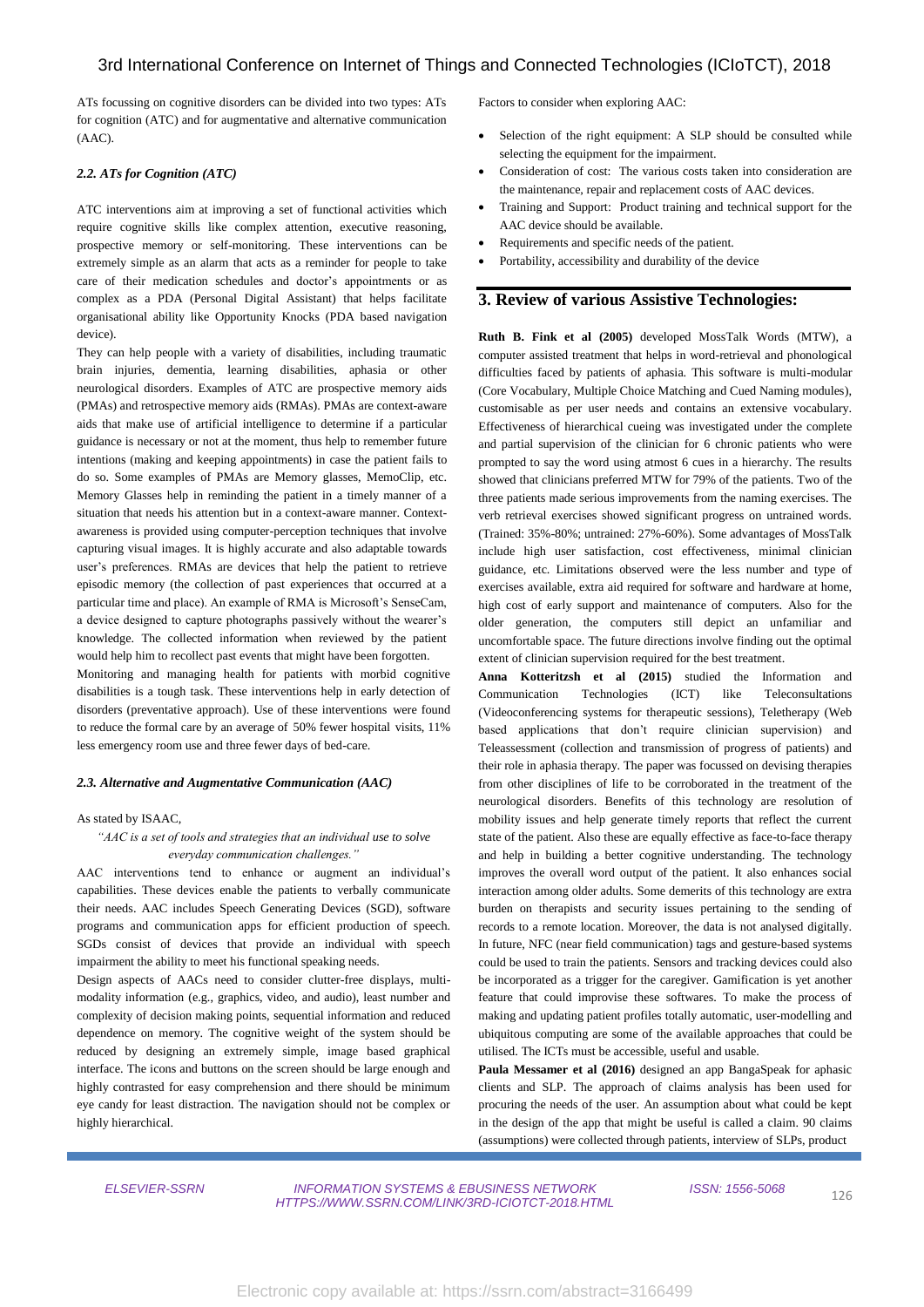reviews for aphasia apps, ASHA website etc. on the basis of which the app was designed. BangaSpeak consists of a speech recognition feature and has therapy tasks like dialogue practice, personal narratives, oral reading of words and phrases, etc. The salient features are gamification (score, timing, feedback and rewards), simple interface, phonological, semantic and orthographic information of images and its ability to work in edit mode (for SLP) and presentation mode (for patient). Advantages of the app are hierarchical arrangement of cues, availability of hints in different modalities, encourages independence of the patient to work on exercises all by himself, gives greater emphasis on phrases used more often in day to day life, the content of exercises pre-selected by the patient and their answers already feeded into the system which results in increased interaction between the patient and his SLP. Due to this, the patient feels more interested in using the app on a regular basis. BangaSpeak helps in sentence production. Disadvantages are the presence of just a single hint button which is pre-selected by the clinician. It is yet not evidence-based and there is no concept of virtual therapist to model responses. As there is an absence of Virtual therapist, the patient can't imitate the facial model when the text is read aloud. The emphasis of the study is more on the process of claims approach rather than devising variety of exercises for the patient.

**Ruth B. Fink et al (2008)** talk about the intervention SentenceShaper (SSR). It is a computer program that allows the user to record spoken fragments that the intervention assembles accordingly and minimises the memory requirement for real-time speech. The narratives used in this study were obtained from Bartlett et al. 5 patients of chronic aphasia were asked to create functional narratives for 2 situations under 3 conditions: unaided (U), with SentenceShaper (SSR), Post-U (unaided after using SSR). The two ANELT situations were "The Lost Glove" and "The Broken Glove" situation. In totality 30 samples were obtained. The main parts of the SSR are an on/off button; when the user presses the off button, the recorded audio forms a shape in the work space that can further be dragged and placed to make a meaningful sentence. The unwanted shapes can be thrown into a trash hole and there is a provision for side buttons that play the pre-recorded pronouns, nouns, etc. SSR is evaluated using Correct Information Unit (CIU) count that pertains to the number of words that are accurate and relevant to the content of the picture/topic in each of the conditions. Scoring is done by segregating the narrative to obtain the number of CIU and Non-CIU counts. It was observed that all the participants had higher percent CIU in The SSR condition. In 4 out of 5 participants, the progress was more than 20% in the case of SSR. The study validates the effectiveness of SentenceShaper. The main reasons of its effectiveness lie in its inbuilt extensive support for words and also the absence of any kind of pressure of the clock ticking over the head which results in a rich content that makes much more sense.

**Christine Estes et al (2011)** investigate the functional and linguistic effects of Dragon NaturallySpeaking, a Voice Recognition Software (VRS) for written communication. It is a continuous dictation program intended for the patients of chronic aphasia. A patient can dictate upto 160 words per minute. The software is trained in a manner that it understands and picks up the pattern of the patient's voice and as the user uses the software regularly, the written content improves gradually. The study is based on the experiments conducted on a 65 year old woman with conduction aphasia. Initially to obtain the current status of the patient, she was subjected to two tests BDAE and BNT. Results of the tests revealed that her oral language skills were better than her written skills; hence she was the appropriate choice for VRS. She was then tested for elementary knowledge of the computer skills. After getting a satisfactory result, she was trained with Dragon NaturallySpeaking for 10 hour long sessions. The

overall structure of the tests was based on A-B-A-C design (A: baseline testing, B: initial treatment, A: reassessment, C: Transfer) to determine if the participant could generate email using VRS and communicate via the internet. The results showed independence of participants in the use of program, increased accuracy of dictation from 42% to 98%, increase in the detection and correction of errors from 65% to 100%. The performance using the software was far better than the written description. The study showed that with persistent use of the VRS, it could fill the void of writing ability to generate functional content. It might give benefits to the patient until long after the period of treatment is over depending upon the frequency and its habitual use. The demerits are the absence of ample evidence to show the relevance of VRS in the natural environment. The lack of enthusiasm in introducing a new software can be an impediment to its success.

**Marjorie Nicholas et al (2011)** explore C-Speak Aphasia (CSA), a computer program that is picture-based for patients with non-fluent aphasia. Using this program, the patients create messages by learning to select icons. The messages are spoken aloud by the speech synthesizer. Also, there are provisions for assistance with conversing on the phone, writing, etc. In the study, 5 tasks were given to patients to be done under 2 conditions: using CSA ("on-computer") and not using CSA ("offcomputer"). The tasks required the patient to learn the production of statements, the art of communicating over the phone and via email using CSA. A treatment period was of 6 months at the rate of 2-hour long sessions. The results showed that 4 participants showed greater improvements in "on-computer" condition than their "off-computer" conditions. 2 participants showed moderate improvement while 4 participants showed minimal or no improvement. The participants with the same baseline profiles (auditory comprehension, semantic knowledge and non-verbal executive functioning) didn't respond positively to the treatment. Thus, it was concluded that non-verbal executive functioning has greater importance than language skills. The aspect that needs to be explored in future is the understanding of past, present and future events so that they could be depicted through icons or pictures.

**Jaime B. Lee et al (2008)** describe AphasiaScripts software, a computerized therapy program that makes use of an animated agent (virtual therapist) to practice personalized conversational scripts. The software is based on the notion that repeated practice over a definite script leads to mapping of stimuli which could make the responses almost automatic given the environment.is similar in nature. Merits of the software consist of provision for pause time between sentences and the total time allocation between utterances to be adjusted according to the user. Other merits are that the player has control over his own sessions, they can plan and track their practice with a visual timer, the interface is simple, increased patient-clinician interaction for script development, the length and content of script are decided as per the relevance and need of the patient and is drafted by the clinician. The clinician takes into consideration the word type and grammatical complexity along with selection of vocabulary. The study highlights and elevates the role of the clinician. Automatization of script is provided by the software itself, thus saving the time and labour of the therapist. Also there is a drastic improvement in confidence and social interaction on the part of the patient. The demerit is that the script writing is a tedious task for the clinician and even during self-practice by the patients, the involvement of clinician is needed to a large extent.

**Csaba Daniel et al (2009)** explore an innovative therapy program, Virtual ELA (Everyday Life Activities) - House for the rehabilitation of patients of cognitive neuropsychological disorders. The virtual world is based on computer simulation that imitates real scenarios of everyday life and users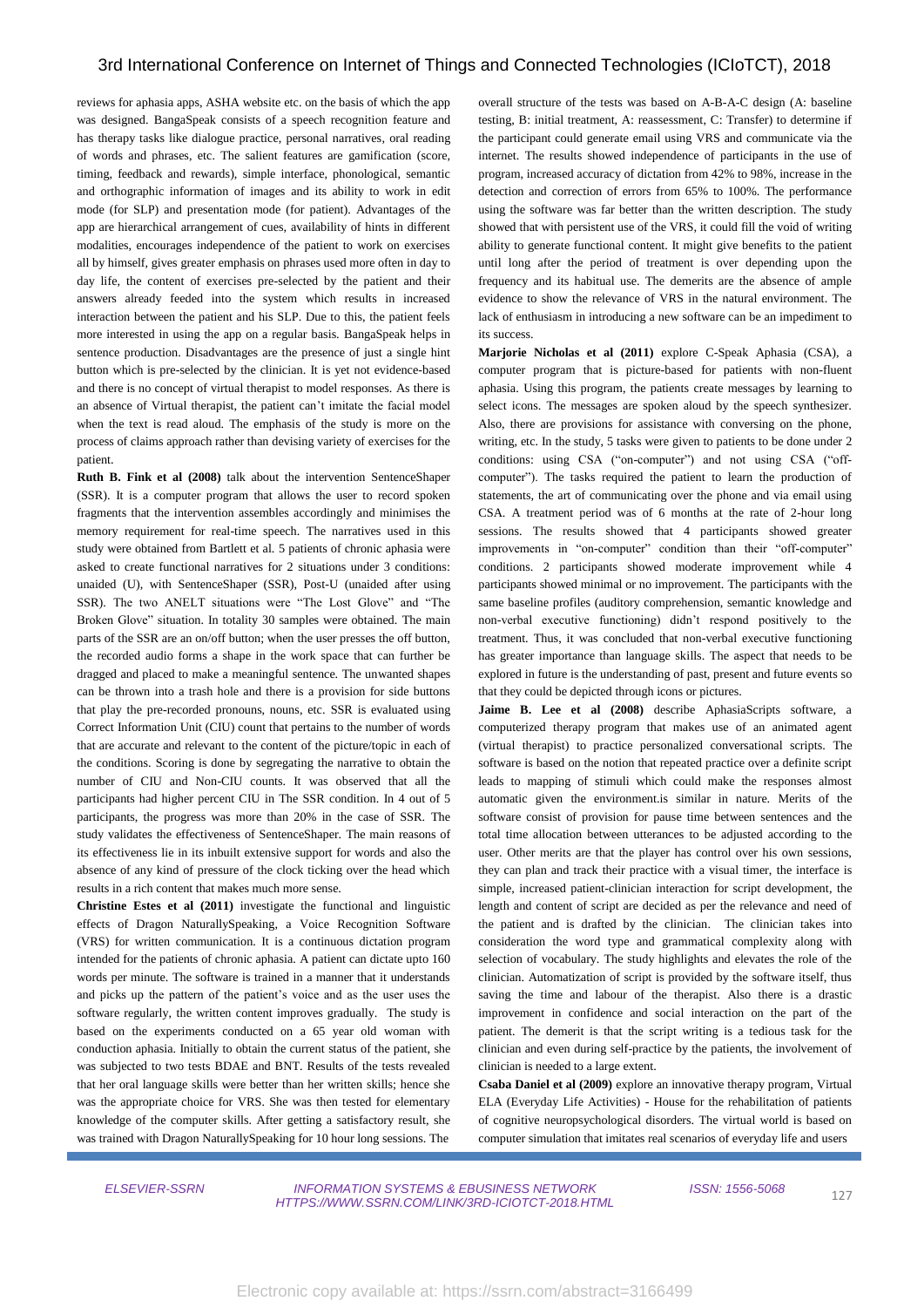# 3rd International Conference on Internet of Things and Connected Technologies (ICIoTCT), 2018

interact via avatars. There are three types of exercises: Discovery (aim: learning vocabulary), Structured Discovery (aim: production of response) and Memory (aim: Retention of memory) tasks. The program is currently available in German and English languages. The future direction aims for introducing customisability to user needs that entails developing a program that caters specifically to the cognitive needs of the patient and also extending Virtual Environment over the internet with addition of more exercise types. Another prospective field could be the possibility of entering the VE with the therapist and other fellow patients interacting with each other at the same time.

**Alberto Abada et al (2012)** describe a web-based platform VITHEA (Virtual Therapist for Aphasia treatment) that helps the patients in recalling details of a picture or photo. It makes use of the ASR (Automatic Speech Recognition) technology with the help of a virtual animated character. The corpus on which the study has been conducted is a series of nomination tests of various native speakers of Portugal called the Aphasia Portuguese Speech (APS). The corpus is bifurcated into APS-I and APS-II consisting of 1004 and 850 as total extracted speech segments of 8 patients of aphasia each in smaller and larger rooms respectively. The WNS (Word Naming Score: ratio of correct word detections to the total number of words) using VITHEA is calculated and compared with manual WNS to measure its efficacy. VITHEA has been found equally effective as its manual counterpart. The advantages of the system are its simple and accessible interface and longer hours of intense, repeated and inexpensive therapy due to computer delivery of simulation. It provides a way to track the progress of the patients. Future possibilities indicate the exploration of supervised and unsupervised dimensions of the module. It would also extend its adaptability for other types of speech disorders.

**W. Mieke E.Van De Sandt-Koenderman et al (2006)** investigate the efficiency of TouchSpeak (TS), a computerized communication aid that implements a scenario-oriented approach. It requires the user to build his vocabulary with personally relevant items (photographs, words, sentences, etc.) These items pointed by buttons are clicked and the hierarchical system generates a message which is spoken out by the computer or displayed on the screen. The study was conducted in two phases taking into consideration 34 patients of aphasia. Out of these, 94 % (32) patients could successfully complete phase I which was training patients to improve their ability to navigate. Phase II which focussed on building one's personal vocabulary and its usage was completed by 26 patients (76%) successfully. 17 patients finally decided to use TS after completion of phase II and only 12 patients could be interviewed for 3 years followup. 2 of them were still using TS. The use of TS highly benefits the stroke patients with severe aphasia. One of the major advantages of TS is that it boosts the self-esteem of the patient as he feels in-charge of building his own hierarchical vocabulary by interacting with his caregiver who plays a significant role in the process. It plays an important role in day to day life and is general in nature related to everyday communication. The disadvantage could be the regular need to update the system according to the changing needs of the patient. Also the study had no control group (who were deprived of TS training) against which the results could be compared and better deductions could be made.

**Lefkos B. Aftonomos et al (1997)** introduce Lingraphica System (LG), software that has many icons each of which represents an item of the linguistic category (nouns, verbs, adjectives, prepositions, etc.). It assesses whether a patient is able to resume his therapy after a break. A total of 23 patients were treated at 2 sites (VMCA and centre site). 3 patients who had been taking the treatment long enough were treated at VMCA site and the other 20 at centre site. The therapy constituted of using the LG system. At the VMCA site, the first two patients received one hour of

individualised therapy and another one hour together with each other. The third patient at that site was subjected to one hour of individualised therapy with the clinician. After 40 hours of therapy it was found that there was a significant improvement by patients at both sites. The condition which provided maximum benefit was that of the patient working on the system under supervision in the clinic also using it beyond the walls of the clinic in between sessions and in their leisure time. It has the collection of therapeutic resources in various modalities. The LG system is quite generic for all types of patients of aphasia and is flexible, interactive and highly motivational therapy.

**Kimberly Tee et al (2005)** describe VERA (Visually Enhanced Recipe Application), an application that makes use of the residual ability of the aphasia patient and helps him to cook step-by-step by providing visual representation of objects. It also displays audio and text for the ease of the user. The demerits of the application were the dissatisfactory audio quality and the tablet on which the application was run was pen-based and not touch-based. The patient was unaware about his performance. The merit was that a possible learning effect was seen. Further expectations involve the development of a compiler that could convert the textual recipe into visual instructions.

**Suzanne Doesborgh et al (2010)** investigate the effect of Multicue, a computer program that encourages the user to discover the right kind of cue for him independently by trying and testing it repeatedly. Not being a fixed approach, it has effects on untrained words as well. For the experiment, the patients were categorised into experimental (9) and control groups (10). The experimental group was specifically required to use only Multicue for 10-11 hours of treatment that stretched over a period of two months whereas no treatment was allowed for the control group. There was a provision of four types of cues like cues for word meaning, etc. Multicue provides therapy in the form of pictures shown to the patients and they were asked to use cues that were activated one by one with each passing session and during the last session, all the types of cues were at the disposal of the patient. In this manner, they would be able to identify the type of cue with which they are comfortable and find most helpful. The merits associated with Multicue are that it encourages the patient to use therapy even under partial supervision. It restores the long lost self-esteem of the patient. Also it relieves the patient of any kind of pressure to complete the therapy in a given time. The disadvantage of such a program is that it may prove way too complex with people having poor cognitive skills. In addition to that, it shows no improvement on the speech of the patient. The future studies need to confirm if further intensive treatments using Multicue could lead to better results.

**Zelai S´aenz de Urturi Breton et al (2012)** provide detailed description of KiMentia, a tool that helps improve the cognitive impairments and physical movements (using Microsoft's Kinect sensor) at the same time for the patients of dementia. The tasks are arranged in the form of images on the screen. The user selects the correct response by moving his hand over the image. The hand movement is captured and detected by Kinect and the response and other details get passed on to the database that is further used to determine the progress of the patient. The tool was tested by a panel of 5 field experts who were asked a set of questions each and they were required to answer them on a scale of 5 points ranging between extreme disagreement (0) to total agreement (5). The result was found to be positive as inferred from the opinion of the experts. The therapy also focuses on user motivation by indulging him in physical exercises. The pros of KiMentia are the flexibility in its usage as the camera can be adjusted to suit patient's convenience. The patient is free of remembering the position and working of the buttons on the remote as a controller is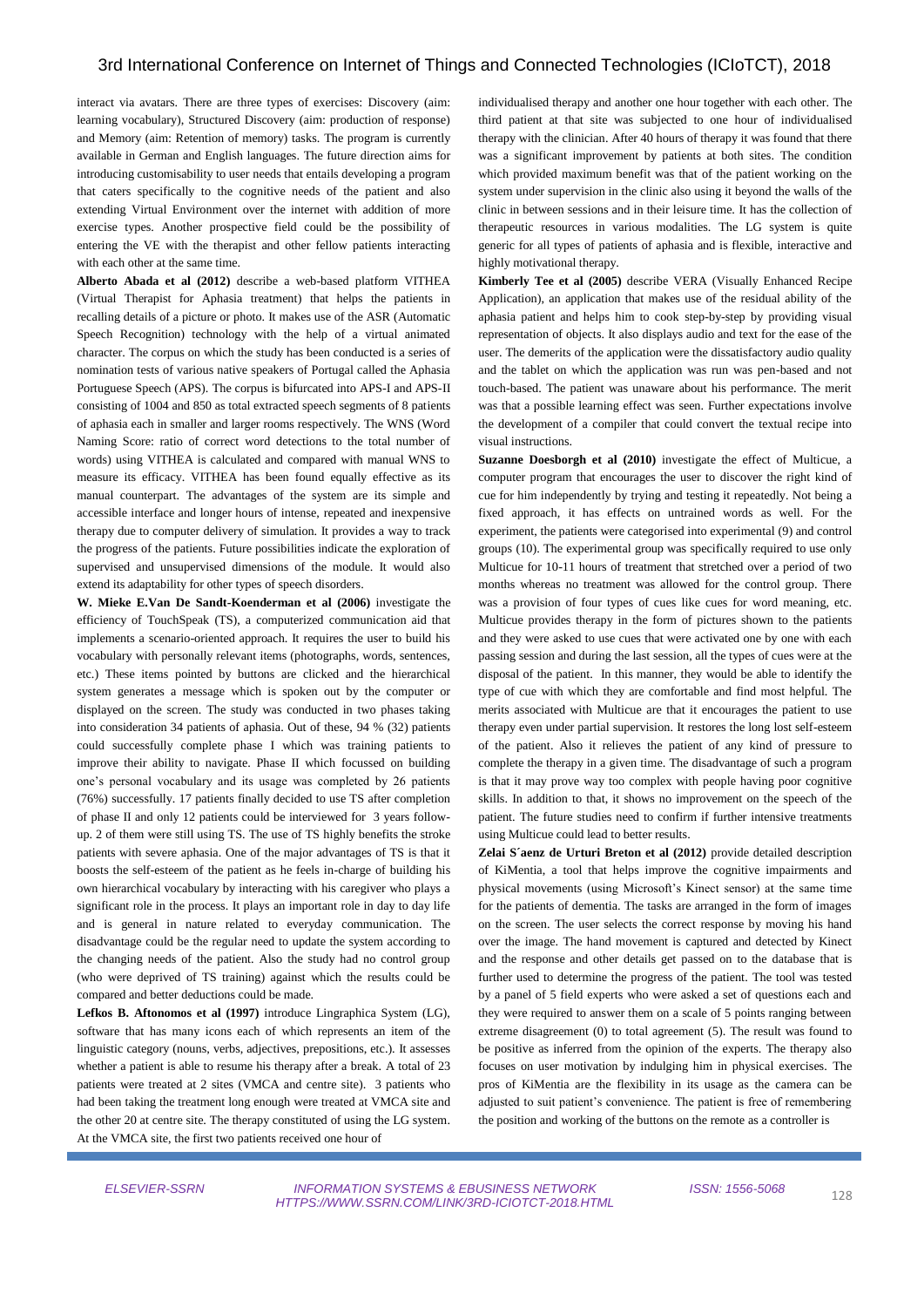being used. The use of cables has been eliminated too. This tool can be extended for other types of disorders in future.

**Samuel Benveniste et al (2010)** elaborate on the design and details of MINWii, a video game that has therapeutic and renarcissization effects (Music Therapy) on the patients of Alzheimer and Dementia. Renarcissization is the process of reviving the lost self-confidence of the demented patients. Wiimote can be used with MINWii to play or make changes to the stored songs for the older generation. The therapy consisted of patients gathering in a room once a week in a group of 3 or 4 and using Wiimote to play the songs of their choice. They were helped by the staff members when they faced any problem. It reduces the burden and guilt of the caregivers for not giving ample time towards the care of the patients. It is cost-effective and has a simple, graphical interface. It doesn't judge the patient (scores, etc.) in any manner and doesn't compel the user to make decisions (uses Wiimote on which all the buttons do exactly the same task). It is highly flexible in its level of difficulty and hence is suitable for a variety of audience besides the patients of dementia. It can be comfortably used by anyone even if the person has no previous experience related to music.

**Azrulhizam Shapi'I et al (2014)** propose Rehabilitation Gaming System (RGS), a framework which could be used to design rehabilitation for patients suffering from TBI (Traumatic Brain Injury) and stroke in a gaming format. It is made up of four basic components: condition (refers to assessing the needs of the user), process, activity and outcome. The merits are that it is web-based, cost-effective, feasible, textless and highly unsupervised. It motivates the patient through its personalised gaming experience.

**K Sureshkumar et al (2015)** describe Care for Stroke, a web-based intervention for stroke patients to be used on smartphones. Data was gathered to know the expectations of people from a rehabilitation intervention through structured surveys, interviews and expert guidance. The data was further incorporated to design the intervention that consists of five sections involving videos related to stroke information, home based exercises, functional skills training, activities of daily living and assistive devices. It is portable, accessible, cost-efficient and keeps a check on the patient's progress. Most of the content of the intervention is preferably of the audio or visual form and was developed keeping in mind the needs of the stroke patients, their caregivers and also the suggestions of the experts.

**Debbie Rand et al (2015)** explore the effectiveness of Rehab-let, a protocol used for personalised training that utilizes iPad gaming applications that aids upper-arm and finger movements for treatment of impaired dexterity after stroke. It presents a comparison between conventional therapy GRASP (Graded Repetitive Arm Supplementary Program) and therapy through these apps. Training with Rehab-let is time and cost efficient, it offers a wide variety of apps to choose from, possible to measure the progress quantifiably and they are less boring and much more motivating. It encourages the patient to take responsibility for his improvement, thus giving a boost to their self-confidence.

**Kurt L. Johnson et al (2009)** studies the effectiveness and prevalence of cognitive aids and strategies adopted by the patients of multiple sclerosis. It also examines the needs of the patients for AT that are not yet fulfilled by the existing ATs. A study was conducted on 1063 patients of MS in Washington State. The participants were asked to fill a survey which had a variety of questions on a number of topics like demographics, psychosocial, functional or disease specific characteristics. A version of EDSS was used to measure the extent of mobility of the patient. An instrument that made use of graphic images with related text was used to assess the subtype of MS. MS was categorised into relapsing remitting, primary progressive, progressive relapsing and secondary progressive. To

measure the extent and prevalence of ATs, the authors prepared a questionnaire consisting of 11 questions which had to be answered in terms of usage of ATs, ranging from "never" to "always". To measure the total fatigue, Modified Impact Fatigue Scale was used which has 21 items and a 5-point Likert scale ranging from 0(never) to 4(always). A shorter version of the CES-D (Centre for Epidemiologic Studies Depression Scale) was used to test depression. The intensity of pain was tested by asking the patients to indicate it on a scale of 0 to 10 for the last week. The data collected from the surveys was analysed using regression modelling to identify the factors that play a significant role in the prevalence of ATs. The multivariate model was built on the factors mentioned above like demographic, psychosocial, etc. The results reflect that memory strategies was used by the maximum number of participants (70.2%), followed by walking aids (50.7%) and electronic memory aids (41.6%). The significant ATs are Mobility aids (37%), home modifications (38%) and bathroom aids (37%). The ATs with less percentage of respondents were vehicle aids, cooking aids, communication and computer access aids. Despite the remarkable and descriptive results of the study, it had mainly two limitations. The sample was exclusively from a specific geographical domain and may represent biasness. Also the rate of response was extremely low which indicates the inaccuracy of these estimates.

**Eric Dishman et al** (2007) reviews the latest research works and their challenges. ETAC (Everyday Technologies for Alzheimer's Care) was established with the objective of investigating the potential of ICTs for the diagnosis of disease, tracking their progression, its treatment and lessening the burden of the caregiver. The current domain of disease diagnosis is limited to the two dimensional pen and paper test. The demerit of such tests is the difficulty to interpret the findings and also its inability to clearly demarcate the various types of aphasia. For this, researchers are exploring VR (Virtual Technology) to measure the ability to process and interpret visual information about where objects are in space (visuospatial). This technology is more confirmatory and less troublesome. Vandenberg shape comparison test is one of the two classic paradigms in which the images of objects are rotated mentally in 3D, manipulated physically and the comparison is made to match a standard shape. Another test which is more common is Morris water maza that uses shutter glasses for alternate and rapid occlusion of eyes and also VR machines. In the field of music technologies, Hyperscore is a computer application that has proved to be of immense help to patients of AD in composing their own music and refining their motor skills to interact with the application. For tracking the progression of the disease and spot any anomalous pattern in the behaviour of the patient that might indicate dementia, monitoring systems like wireless audiovisual networks and pocket personal computer (PocketBuddy) are used. These technologies are available within a range of varying intrusiveness to choose from. Some capture all the information while others only record the information for which the data has been entered. Some of the advantages beside personal welfare are the uninterrupted monitoring of the patient to give reminders to take prescribed pills in a timely manner, gathering evidences that show signs of dementia. The overall safety is ensured by these. The disadvantages are poor mapping (difficulty in getting the precise location of the participant), false alarms due to interference by wireless devices and the large amount of data that needs to be reviewed manually. MEG/EEG based systems are used to measure activity of the brain to help tailor cognitive training.

**Donna Jo Blake et al** (2002) presented a detailed description of assistive technologies for the people suffering from multiple sclerosis. In addition to that, other specific areas that were reviewed in this study are- the opportunities of funding for these ATs, limitations of activities and impairments that the patients of MS experience and determining different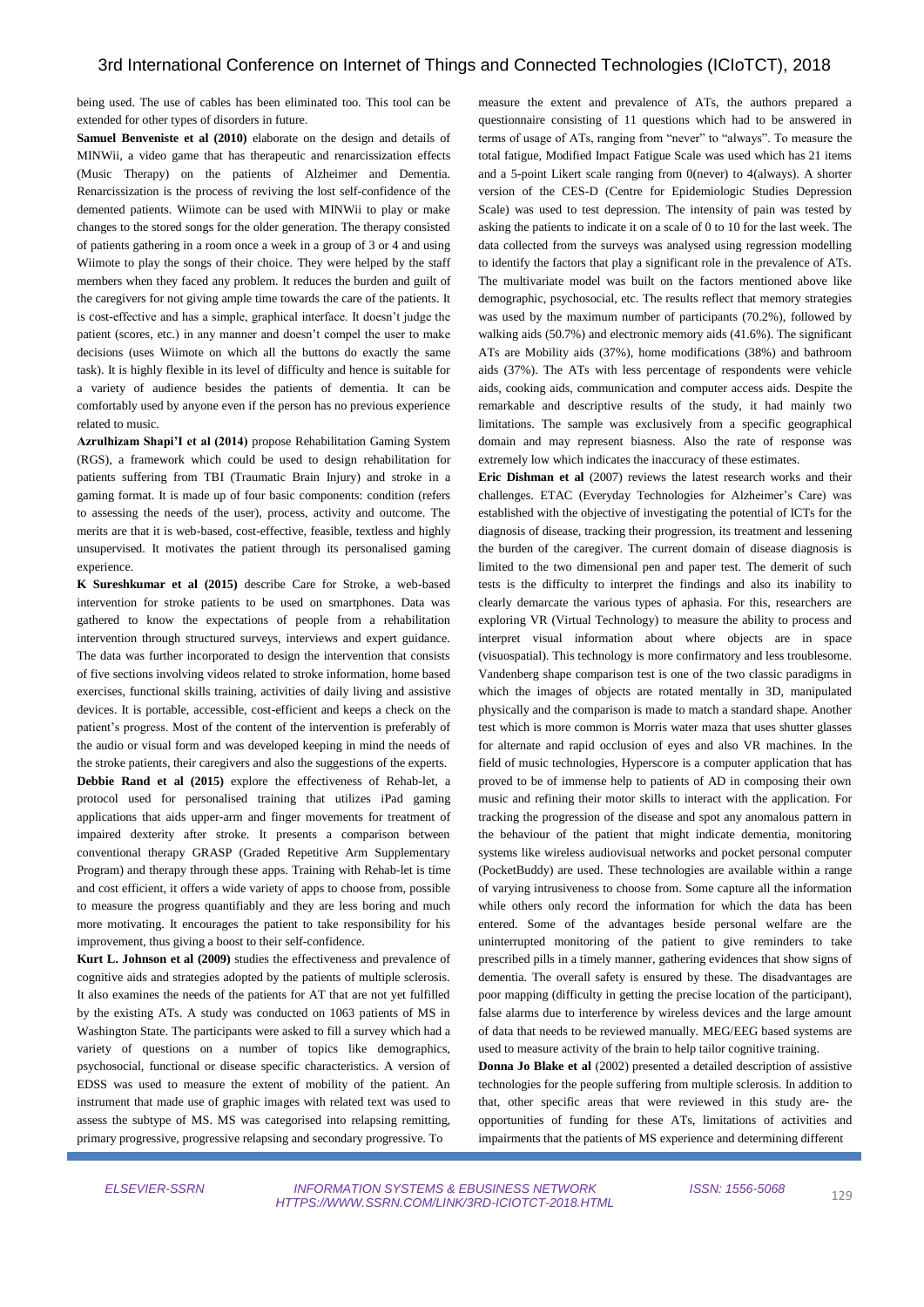low-tech and high-tech technologies that could be used by the patients. Extensive literature survey has been done to gather facts and figures. The effectiveness and impact of different ATs along with health dimensions were discussed based on the WHO common 'health language'. Impairments consisting of primarily loss of vision, hearing loss, vertigo and dizziness etc. were considered as a result of brain and spinal cord involvement. Emphasis was also laid over the quality of life for persons with multiple sclerosis and how the usage of several assistive technologies could lead to improvement of patient's health as well as restoring the personal, environmental and social factors of their life. Highlights of the study were the need to add "service" component to the standard definition of assistive technology to ensure that the performance of AT would be measured once it has been recommended. The surveys studied in this paper didn't provide sufficient information related to the cost benefit analysis of AT, measuring the outcomes along with adequate assessment procedures. Availability of the devices had been taken into account and various strategies to make the daily life activities of the patients easier were discussed. Factors such as limited marketing, lack of information about the products that could be used and preferences of people were primarily determined as reasons because of which many available ATs were overlooked. The best device to be used by the patients was described as one with which the patients were comfortable and which could adjust itself according to their disabilities. The diverse ways to obtain funding for ATs was also considered an important factor and methods have been suggested for that.

# **4. Future Work**

According to 2001 census, only 12.8% people of India have listed English as their first language. Currently there is an absence of any kind of computer-based assistive technology for the neurological patients who have Hindi or any other regional languages as their first language. As a result, most of them are deprived of an essential tool which could help them in the early diagnosis of the disease, tracking its progression or providing multi-modal interactive therapies for self-practice and evaluation beyond the clinic. They are devoid of these inexpensive and effective technologies that could be even used without the direct supervision of the therapist at all times. The literature survey shows evidences of interventions that have successfully helped the patients to recover with its use even after the traditional methods of therapy were completed. The future work demands the development of such technologies in the form of web applications, Android or iOS apps whose interface is totally in Hindi or regional languages. The multimedia content should be maximised so that the patients could easily grasp information and show significant signs of recovery. The authors will be focussing on the development of such technologies in any one of the popular regional languages in the future.

## **5. Conclusion**

These disorders degrade the life of the patient to a large extent and are responsible for their dependency and incapacity. Also, they impose a substantial burden on their caretakers. Thus, the assistive technologies play a central role to obviate the need for institutional care in the long run and have the potential to bring a drastic improvement in the quality of life of the patient. They not only make the patient independent to a certain extent but also restore his dignity and self-confidence that generally take a back

seat after the onset of the disease. They are integral to achieve an adequate frequency of the training required in the treatment of these disorders.

#### REFERENCES

- Abad, A., Pompili, A., Costa, A., Trancoso, I., Fonseca, J., Leal, G., ... & Martins, I. P. (2013). Automatic word naming recognition for an on-line aphasia treatment system. Computer Speech & Language, 27(6), 1235- 1248.
- Aftonomos, L. B., Steele, R. D., & Wertz, R. T. (1997). Promoting recovery in chronic aphasia with an interactive technology. Archives of Physical Medicine and Rehabilitation, 78(8), 841-846.
- Benveniste, S., Jouvelot, P., & Péquignot, R. (2010, September). The MINWii Project: Renarcissization of Patients Suffering from Alzheimer's Disease Through Video Game-Based Music Therapy. In ICEC (pp. 79-90).
- Bharucha, A. J., Anand, V., Forlizzi, J., Dew, M. A., Reynolds, C. F., Stevens, S., & Wactlar, H. (2009). Intelligent assistive technology applications to dementia care: current capabilities, limitations, and future challenges. The American journal of geriatric psychiatry, 17(2), 88-104.
- Blake, D. J., & Bodine, C. (2002). An overview of assistive technology for persons with multiple sclerosis. Journal of Rehabilitation Research and Development, 39(2), 299.
- De Urturi Breton, Z. S., Zapirain, B. G., & Zorrilla, A. M. (2012, October). Kimentia: Kinect based tool to help cognitive stimulation for individuals with dementia. In e-Health Networking, Applications and Services (Healthcom), 2012 IEEE 14th International Conference on (pp. 325-328). IEEE.
- DiLuca, M., & Olesen, J. (2014). The cost of brain diseases: a burden or a challenge?. Neuron, 82(6), 1205-1208.
- Dishman, E., & Carrillo, M. C. (2007). Perspective on everyday technologies for Alzheimer's care: Research findings, directions, and challenges. Alzheimer's & dementia: the journal of the Alzheimer's Association, 3(3), 227-234.
- Doesborgh, S., van de Sandt‐Koenderman, M., Dippel, D., van Harskamp, F., Koudstaal, P., & Visch‐Brink, E. (2004). Cues on request: The efficacy of Multicue, a computer program for wordfinding therapy. Aphasiology, 18(3), 213-222.
- Estes, C., & Bloom, R. L. (2011). Using voice recognition software to treat dysgraphia in a patient with conduction aphasia. Aphasiology, 25(3), 366- 385.
- Feigin, V. L., Abajobir, A., Abate, K., Abd-Allah, F., Abdulle, A., Abera, S., ... & Vos, T. (2017). Global, regional, and national burden of neurological disorders during 1990-2015: a systematic analysis for the Global Burden of Disease Study 2015. Lancet Neurology, 16(11), 877-897.
- Fink, R. B., Bartlett, M. R., Lowery, J. S., Linebarger, M. C., & Schwartz, M. F. (2008). Aphasic speech with and without SentenceShaper®: Two methods for assessing informativeness. Aphasiology, 22(7-8), 679-690.
- Fink, R., Brecher, A., Sobel, P., & Schwartz, M. (2005). Computer-assisted treatment of word retrieval deficits in aphasia. Aphasiology, 19(10-11), 943-954.
- Frank Lopresti, E., Mihailidis, A., & Kirsch, N. (2004). Assistive technology for cognitive rehabilitation: State of the art. Neuropsychological rehabilitation, 14(1-2), 5-39.
- Horváth, M., Dániel, C., Stark, J., & Lanyi, C. (2009). Virtual reality house for rehabilitation of aphasic clients. Transactions on Edutainment III, 231-239.
- Johnson, K. L., Bamer, A. M., Yorkston, K. M., & Amtmann, D. (2009). Use of cognitive aids and other assistive technology by individuals with multiple sclerosis. Disability and Rehabilitation: Assistive Technology, 4(1), 1-8.
- Klimova, B., Maresova, P., & Kuca, K. (2016). Assistive technologies for managing language disorders in dementia. Neuropsychiatric disease and treatment, 12, 533.
- Kötteritzsch, A., & Gerling, K. (2015). Future directions for ICT in aphasia therapy for older adults: enhancing current practices through interdisciplinary perspectives. Stem-, Spraak-en Taalpathologie, 20.